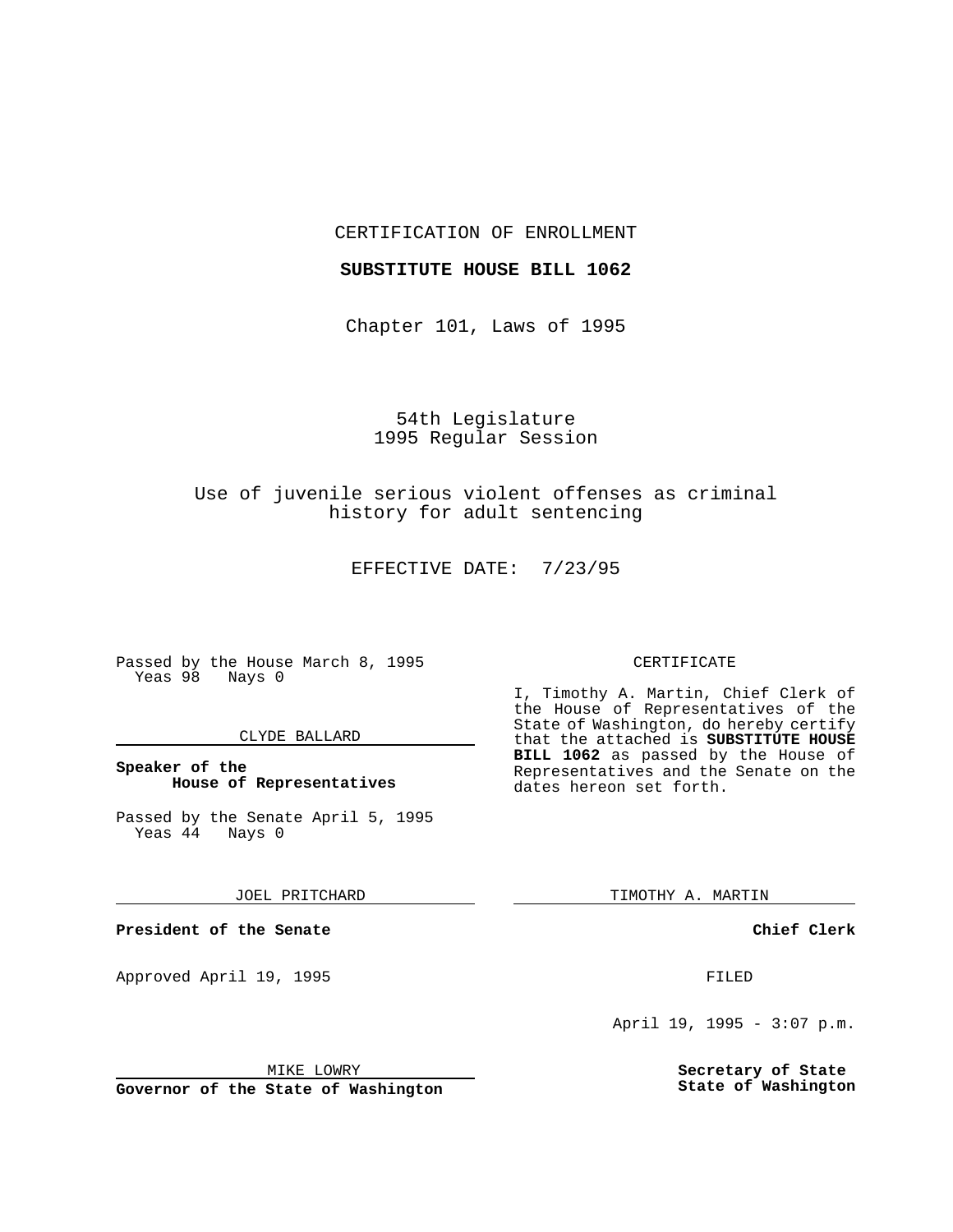# **SUBSTITUTE HOUSE BILL 1062** \_\_\_\_\_\_\_\_\_\_\_\_\_\_\_\_\_\_\_\_\_\_\_\_\_\_\_\_\_\_\_\_\_\_\_\_\_\_\_\_\_\_\_\_\_\_\_

\_\_\_\_\_\_\_\_\_\_\_\_\_\_\_\_\_\_\_\_\_\_\_\_\_\_\_\_\_\_\_\_\_\_\_\_\_\_\_\_\_\_\_\_\_\_\_

Passed Legislature - 1995 Regular Session

## **State of Washington 54th Legislature 1995 Regular Session**

**By** House Committee on Corrections (originally sponsored by Representatives Ballasiotes, Koster, Cooke, Costa, Schoesler, Morris, Boldt, Benton, Foreman, Sheldon, Kremen, Mastin, Lisk, Chandler and Carlson)

Read first time 02/06/95.

 AN ACT Relating to using juvenile serious violent offenses as criminal history for purposes of adult sentencing; amending RCW 9.94A.030; and reenacting and amending RCW 9.94A.360.

BE IT ENACTED BY THE LEGISLATURE OF THE STATE OF WASHINGTON:

 **Sec. 1.** RCW 9.94A.360 and 1992 c 145 s 10 and 1992 c 75 s 4 are each reenacted and amended to read as follows:

 The offender score is measured on the horizontal axis of the sentencing grid. The offender score rules are as follows:

 The offender score is the sum of points accrued under this section rounded down to the nearest whole number.

 (1) A prior conviction is a conviction which exists before the date of sentencing for the offense for which the offender score is being computed. Convictions entered or sentenced on the same date as the conviction for which the offender score is being computed shall be deemed "other current offenses" within the meaning of RCW 9.94A.400.

 (2) Except as provided in subsection (4) of this section, class A and sex prior felony convictions shall always be included in the offender score. Class B prior felony convictions other than sex offenses shall not be included in the offender score, if since the last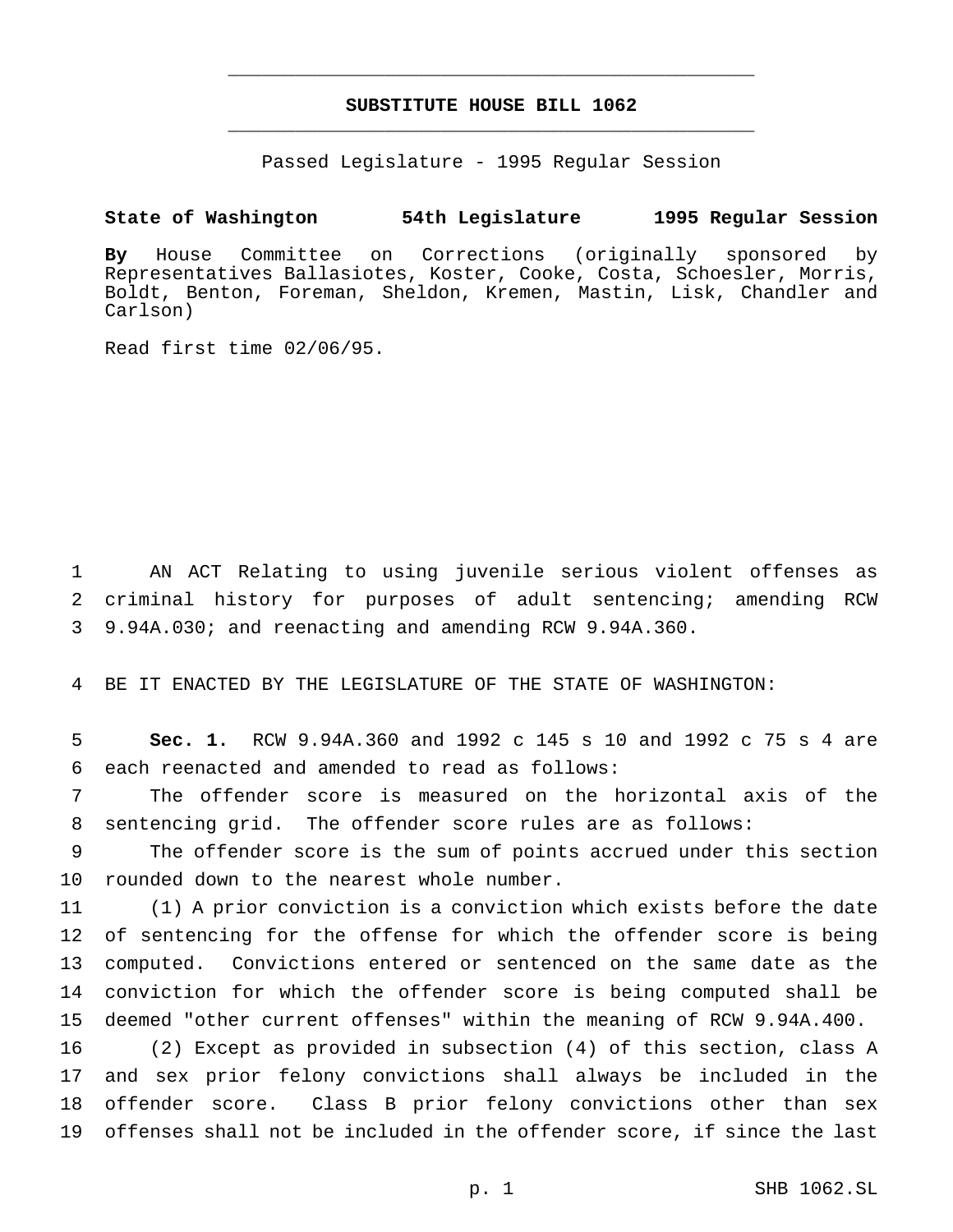date of release from confinement (including full-time residential treatment) pursuant to a felony conviction, if any, or entry of judgment and sentence, the offender had spent ten consecutive years in the community without being convicted of any felonies. Class C prior felony convictions other than sex offenses shall not be included in the offender score if, since the last date of release from confinement (including full-time residential treatment) pursuant to a felony conviction, if any, or entry of judgment and sentence, the offender had spent five consecutive years in the community without being convicted of any felonies. Serious traffic convictions shall not be included in the offender score if, since the last date of release from confinement (including full-time residential treatment) pursuant to a felony conviction, if any, or entry of judgment and sentence, the offender spent five years in the community without being convicted of any serious traffic or felony traffic offenses. This subsection applies to both adult and juvenile prior convictions.

 (3) Out-of-state convictions for offenses shall be classified according to the comparable offense definitions and sentences provided by Washington law.

 (4) Always include juvenile convictions for sex offenses and 21 serious violent offenses. Include other class A juvenile felonies only if the offender was 15 or older at the time the juvenile offense was committed. Include other class B and C juvenile felony convictions only if the offender was 15 or older at the time the juvenile offense was committed and the offender was less than 23 at the time the offense for which he or she is being sentenced was committed.

 (5) Score prior convictions for felony anticipatory offenses (attempts, criminal solicitations, and criminal conspiracies) the same as if they were convictions for completed offenses.

 (6) In the case of multiple prior convictions, for the purpose of computing the offender score, count all convictions separately, except: (a) Prior adult offenses which were found, under RCW 9.94A.400(1)(a), to encompass the same criminal conduct, shall be counted as one offense, the offense that yields the highest offender score. The current sentencing court shall determine with respect to other prior adult offenses for which sentences were served concurrently whether those offenses shall be counted as one offense or as separate offenses, and if the court finds that they shall be counted as one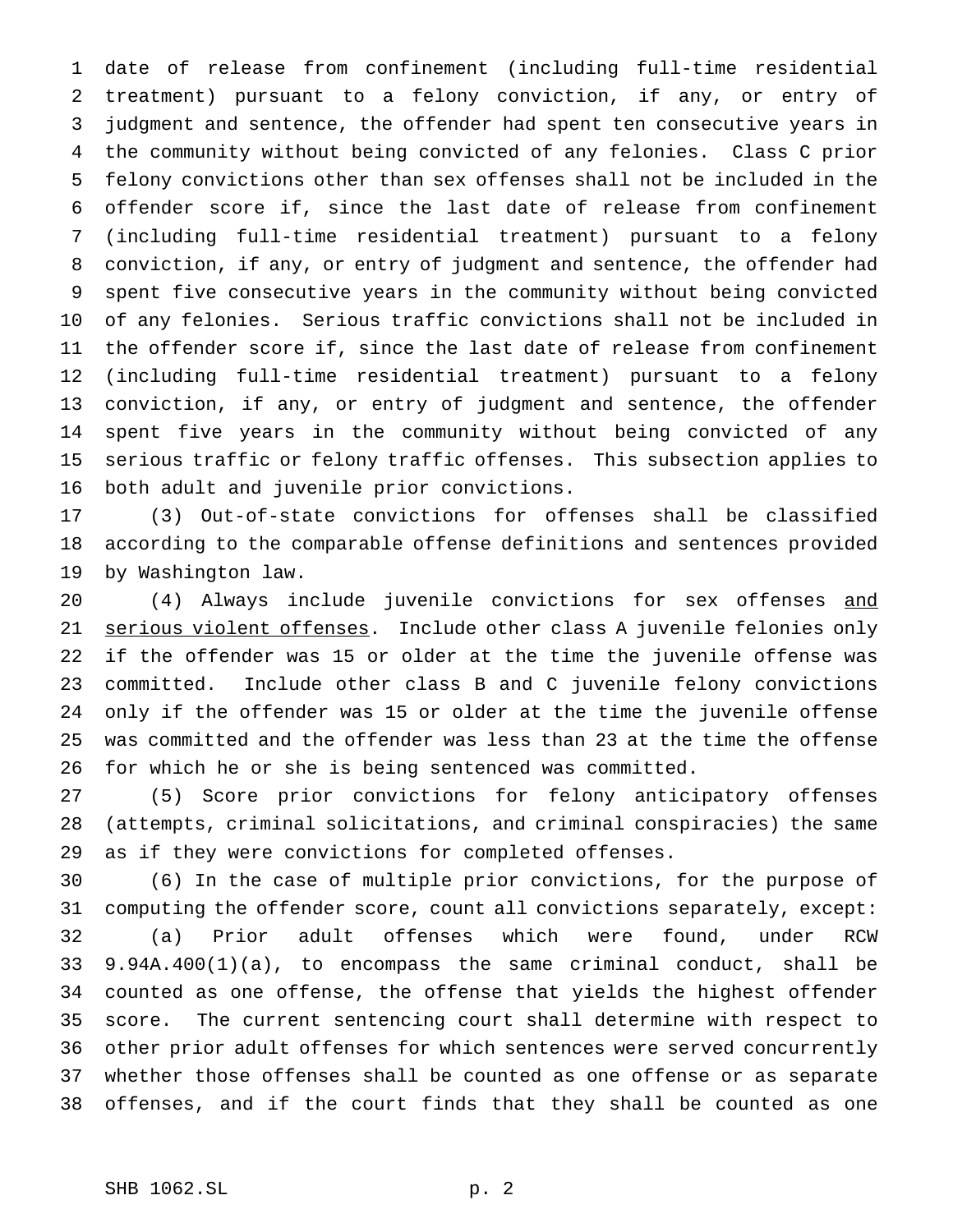offense, then the offense that yields the highest offender score shall be used;

 (b) Juvenile prior convictions entered or sentenced on the same date shall count as one offense, the offense that yields the highest offender score, except for juvenile prior convictions for violent offenses with separate victims, which shall count as separate offenses; and

 (c) In the case of multiple prior convictions for offenses committed before July 1, 1986, for the purpose of computing the offender score, count all adult convictions served concurrently as one offense, and count all juvenile convictions entered on the same date as one offense. Use the conviction for the offense that yields the highest offender score.

 (7) If the present conviction is one of the anticipatory offenses of criminal attempt, solicitation, or conspiracy, count each prior conviction as if the present conviction were for a completed offense. (8) If the present conviction is for a nonviolent offense and not covered by subsection (12) or (13) of this section, count one point for each adult prior felony conviction and one point for each juvenile prior violent felony conviction and 1/2 point for each juvenile prior nonviolent felony conviction.

 (9) If the present conviction is for a violent offense and not covered in subsection (10), (11), (12), or (13) of this section, count two points for each prior adult and juvenile violent felony conviction, one point for each prior adult nonviolent felony conviction, and 1/2 point for each prior juvenile nonviolent felony conviction.

 (10) If the present conviction is for Murder 1 or 2, Assault 1, Assault of a Child 1, Kidnaping 1, Homicide by Abuse, or Rape 1, count three points for prior adult and juvenile convictions for crimes in these categories, two points for each prior adult and juvenile violent conviction (not already counted), one point for each prior adult nonviolent felony conviction, and 1/2 point for each prior juvenile nonviolent felony conviction.

 (11) If the present conviction is for Burglary 1, count prior convictions as in subsection (9) of this section; however count two points for each prior adult Burglary 2 or residential burglary conviction, and one point for each prior juvenile Burglary 2 or residential burglary conviction.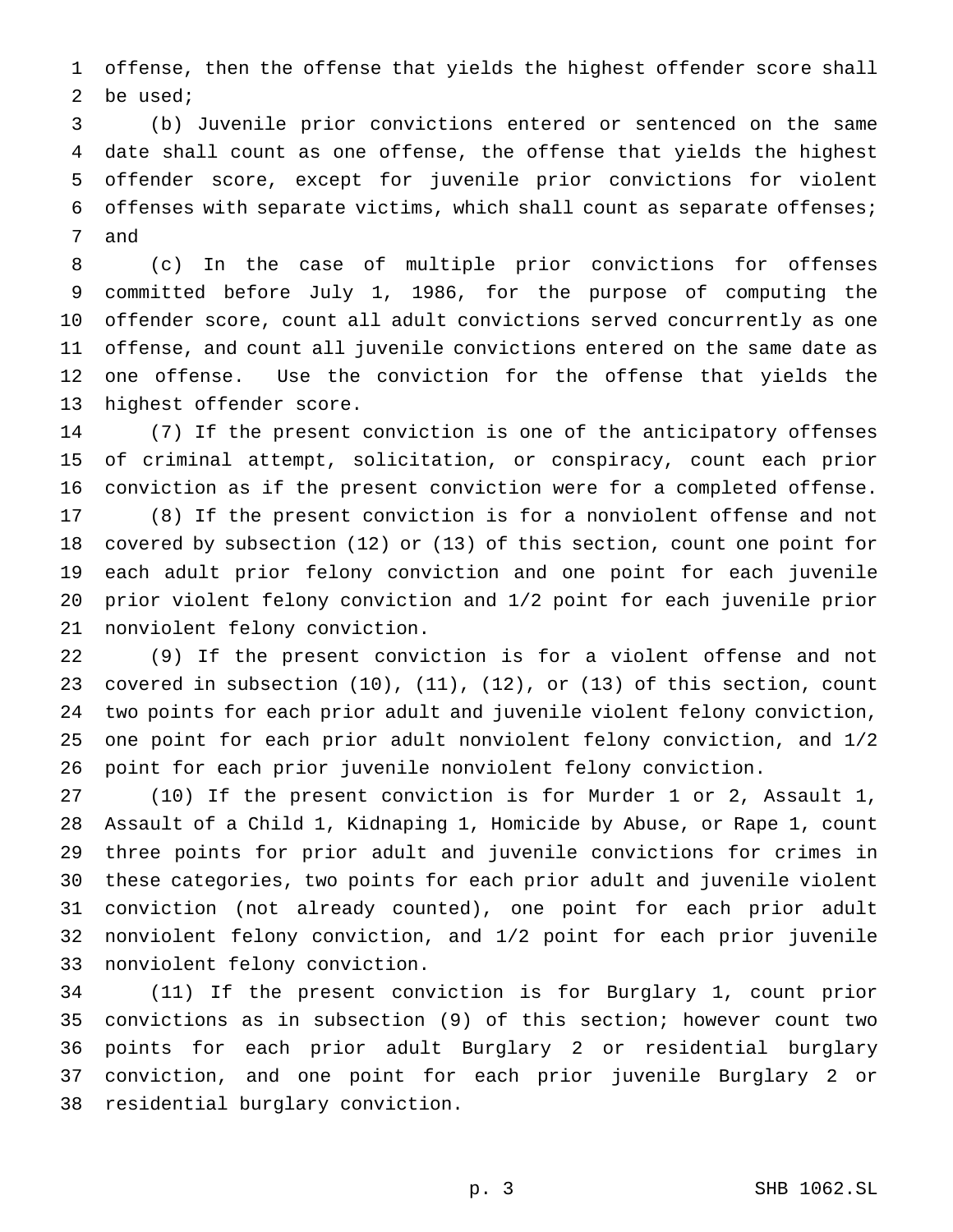(12) If the present conviction is for a felony traffic offense count two points for each adult or juvenile prior conviction for Vehicular Homicide or Vehicular Assault; for each felony offense or serious traffic offense, count one point for each adult and 1/2 point for each juvenile prior conviction.

 (13) If the present conviction is for a drug offense count three points for each adult prior felony drug offense conviction and two points for each juvenile drug offense. All other adult and juvenile felonies are scored as in subsection (9) of this section if the current drug offense is violent, or as in subsection (8) of this section if the current drug offense is nonviolent.

 (14) If the present conviction is for Willful Failure to Return from Furlough, RCW 72.66.060, Willful Failure to Return from Work Release, RCW 72.65.070, or Escape from Community Custody, RCW 72.09.310, count only prior escape convictions in the offender score. Count adult prior escape convictions as one point and juvenile prior escape convictions as 1/2 point.

 (15) If the present conviction is for Escape 1, RCW 9A.76.110, or Escape 2, RCW 9A.76.120, count adult prior convictions as one point and juvenile prior convictions as 1/2 point.

 (16) If the present conviction is for Burglary 2 or residential burglary, count priors as in subsection (8) of this section; however, count two points for each adult and juvenile prior Burglary 1 conviction, two points for each adult prior Burglary 2 or residential burglary conviction, and one point for each juvenile prior Burglary 2 or residential burglary conviction.

 (17) If the present conviction is for a sex offense, count priors as in subsections (8) through (16) of this section; however count three points for each adult and juvenile prior sex offense conviction.

 (18) If the present conviction is for an offense committed while the offender was under community placement, add one point.

 **Sec. 2.** RCW 9.94A.030 and 1994 c 261 s 16 are each amended to read as follows:

 Unless the context clearly requires otherwise, the definitions in this section apply throughout this chapter.

 (1) "Collect," or any derivative thereof, "collect and remit," or "collect and deliver," when used with reference to the department of corrections, means that the department is responsible for monitoring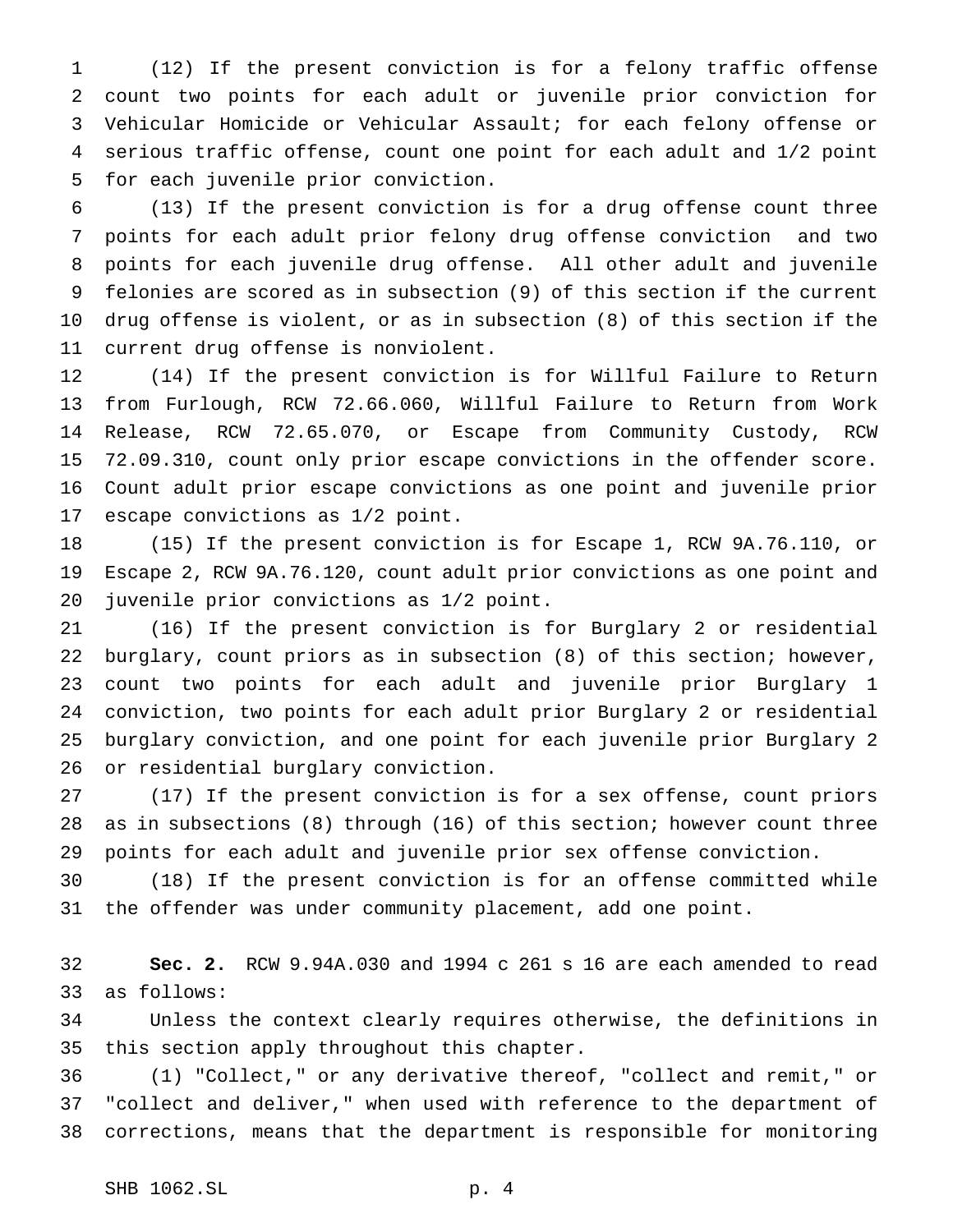and enforcing the offender's sentence with regard to the legal financial obligation, receiving payment thereof from the offender, and, consistent with current law, delivering daily the entire payment to the superior court clerk without depositing it in a departmental account. (2) "Commission" means the sentencing guidelines commission.

 (3) "Community corrections officer" means an employee of the department who is responsible for carrying out specific duties in supervision of sentenced offenders and monitoring of sentence conditions.

 (4) "Community custody" means that portion of an inmate's sentence of confinement in lieu of earned early release time served in the community subject to controls placed on the inmate's movement and activities by the department of corrections.

 (5) "Community placement" means that period during which the offender is subject to the conditions of community custody and/or postrelease supervision, which begins either upon completion of the term of confinement (postrelease supervision) or at such time as the offender is transferred to community custody in lieu of earned early release. Community placement may consist of entirely community custody, entirely postrelease supervision, or a combination of the two. (6) "Community service" means compulsory service, without compensation, performed for the benefit of the community by the offender.

 (7) "Community supervision" means a period of time during which a convicted offender is subject to crime-related prohibitions and other sentence conditions imposed by a court pursuant to this chapter or RCW 16.52.200(6) or 46.61.524. For first-time offenders, the supervision may include crime-related prohibitions and other conditions imposed pursuant to RCW 9.94A.120(5). For purposes of the interstate compact for out-of-state supervision of parolees and probationers, RCW 9.95.270, community supervision is the functional equivalent of probation and should be considered the same as probation by other states.

 (8) "Confinement" means total or partial confinement as defined in this section.

 (9) "Conviction" means an adjudication of guilt pursuant to Titles 10 or 13 RCW and includes a verdict of guilty, a finding of guilty, and acceptance of a plea of guilty.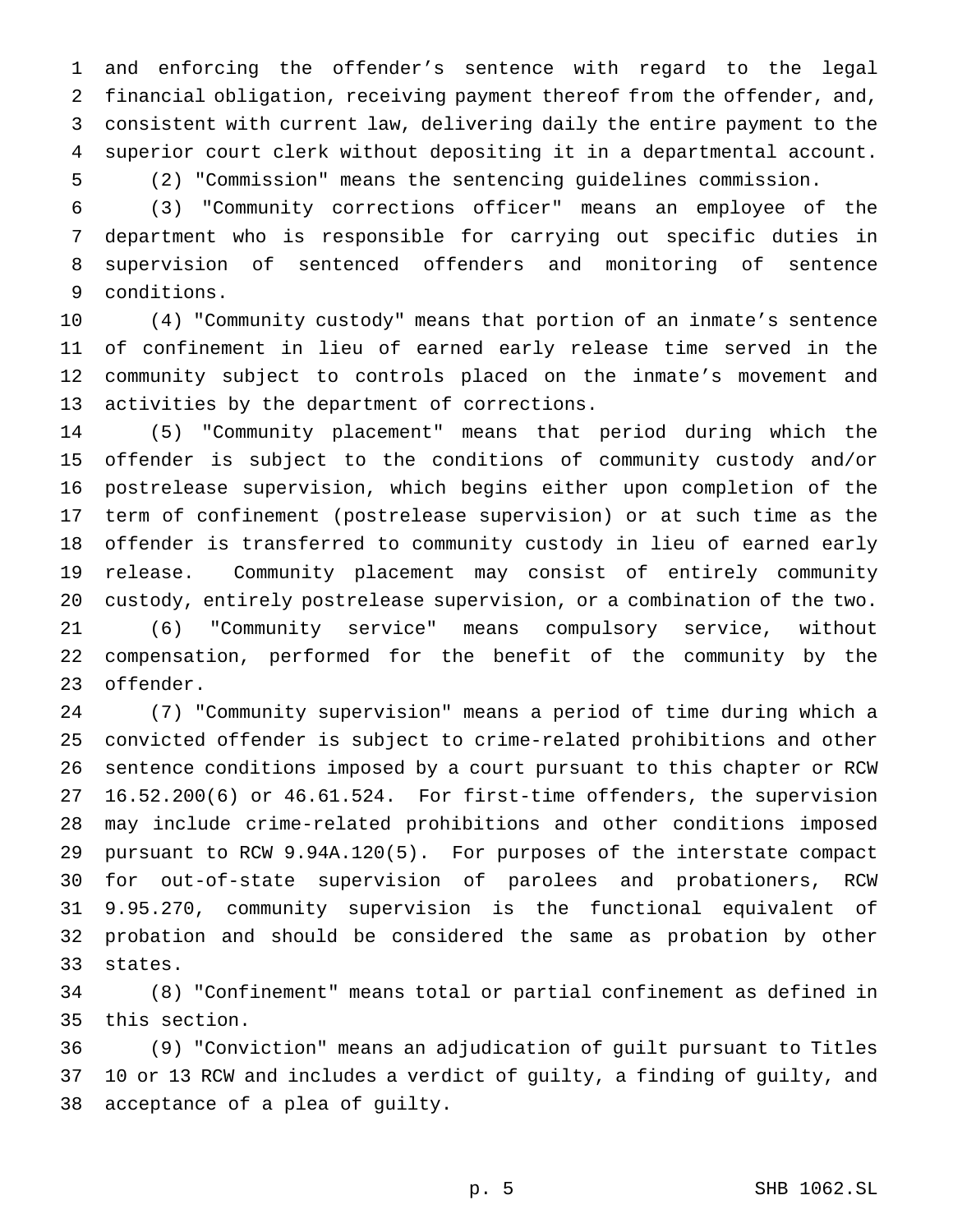(10) "Court-ordered legal financial obligation" means a sum of money that is ordered by a superior court of the state of Washington for legal financial obligations which may include restitution to the victim, statutorily imposed crime victims' compensation fees as assessed pursuant to RCW 7.68.035, court costs, county or interlocal drug funds, court-appointed attorneys' fees, and costs of defense, fines, and any other financial obligation that is assessed to the offender as a result of a felony conviction. Upon conviction for vehicular assault while under the influence of intoxicating liquor or any drug, RCW 46.61.522(1)(b), or vehicular homicide while under the influence of intoxicating liquor or any drug, RCW 46.61.520(1)(a), legal financial obligations may also include payment to a public agency of the expense of an emergency response to the incident resulting in the conviction, subject to the provisions in RCW 38.52.430.

 (11) "Crime-related prohibition" means an order of a court prohibiting conduct that directly relates to the circumstances of the crime for which the offender has been convicted, and shall not be construed to mean orders directing an offender affirmatively to participate in rehabilitative programs or to otherwise perform affirmative conduct.

 (12)(a) "Criminal history" means the list of a defendant's prior convictions, whether in this state, in federal court, or elsewhere. The history shall include, where known, for each conviction (i) whether the defendant has been placed on probation and the length and terms thereof; and (ii) whether the defendant has been incarcerated and the length of incarceration.

 (b) "Criminal history" shall always include juvenile convictions for sex offenses and serious violent offenses and shall also include a defendant's other prior convictions in juvenile court if: (i) The conviction was for an offense which is a felony or a serious traffic offense and is criminal history as defined in RCW 13.40.020(9); (ii) the defendant was fifteen years of age or older at the time the offense was committed; and (iii) with respect to prior juvenile class B and C felonies or serious traffic offenses, the defendant was less than twenty-three years of age at the time the offense for which he or she is being sentenced was committed.

(13) "Department" means the department of corrections.

 (14) "Determinate sentence" means a sentence that states with exactitude the number of actual years, months, or days of total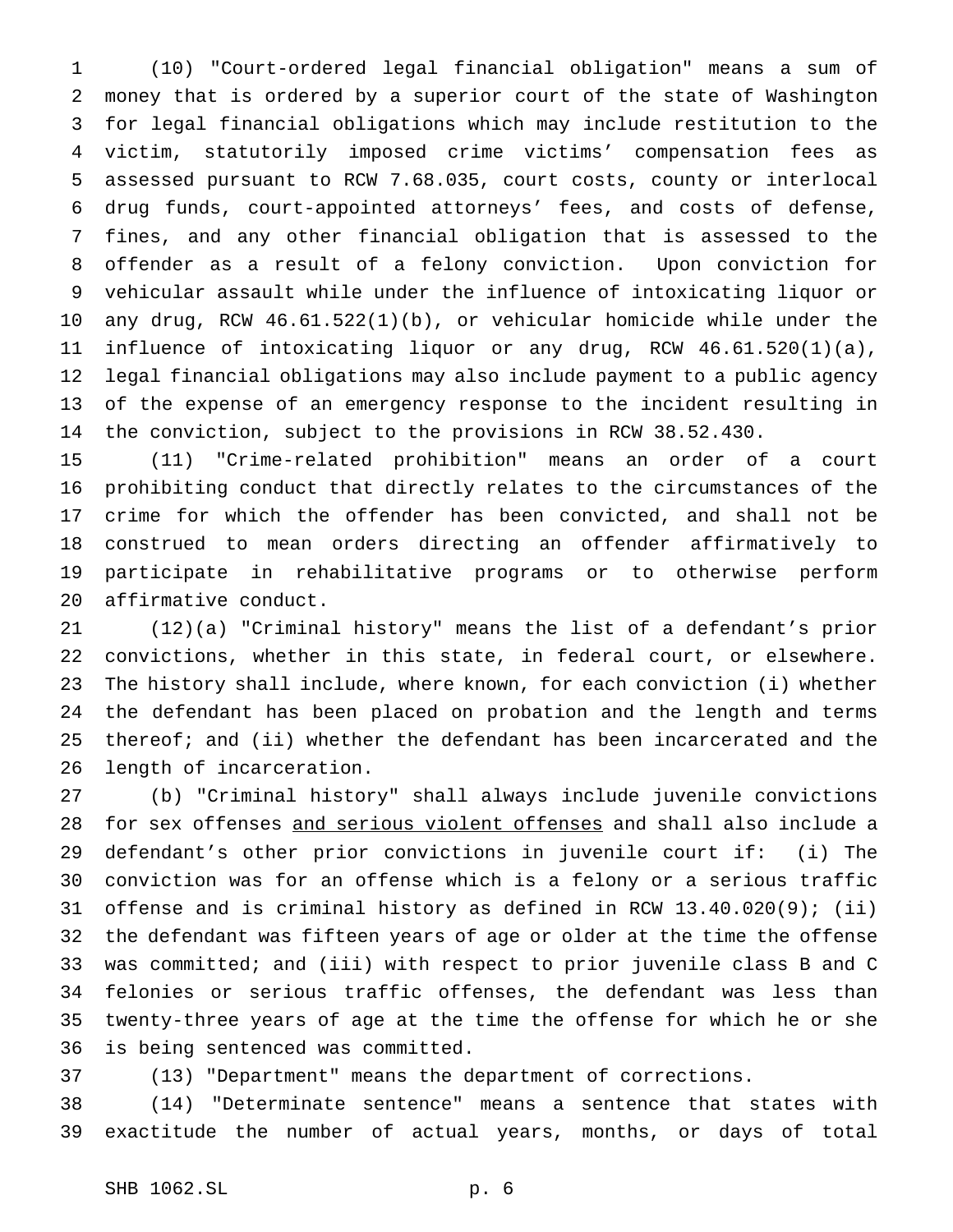confinement, of partial confinement, of community supervision, the number of actual hours or days of community service work, or dollars or terms of a legal financial obligation. The fact that an offender through "earned early release" can reduce the actual period of confinement shall not affect the classification of the sentence as a determinate sentence.

 (15) "Disposable earnings" means that part of the earnings of an individual remaining after the deduction from those earnings of any amount required by law to be withheld. For the purposes of this definition, "earnings" means compensation paid or payable for personal services, whether denominated as wages, salary, commission, bonuses, or otherwise, and, notwithstanding any other provision of law making the payments exempt from garnishment, attachment, or other process to satisfy a court-ordered legal financial obligation, specifically includes periodic payments pursuant to pension or retirement programs, or insurance policies of any type, but does not include payments made under Title 50 RCW, except as provided in RCW 50.40.020 and 50.40.050, or Title 74 RCW.

(16) "Drug offense" means:

 (a) Any felony violation of chapter 69.50 RCW except possession of a controlled substance (RCW 69.50.401(d)) or forged prescription for a controlled substance (RCW 69.50.403);

 (b) Any offense defined as a felony under federal law that relates to the possession, manufacture, distribution, or transportation of a controlled substance; or

 (c) Any out-of-state conviction for an offense that under the laws of this state would be a felony classified as a drug offense under (a) of this subsection.

(17) "Escape" means:

 (a) Escape in the first degree (RCW 9A.76.110), escape in the second degree (RCW 9A.76.120), willful failure to return from furlough (RCW 72.66.060), willful failure to return from work release (RCW 72.65.070), or willful failure to be available for supervision by the department while in community custody (RCW 72.09.310); or

 (b) Any federal or out-of-state conviction for an offense that under the laws of this state would be a felony classified as an escape under (a) of this subsection.

(18) "Felony traffic offense" means: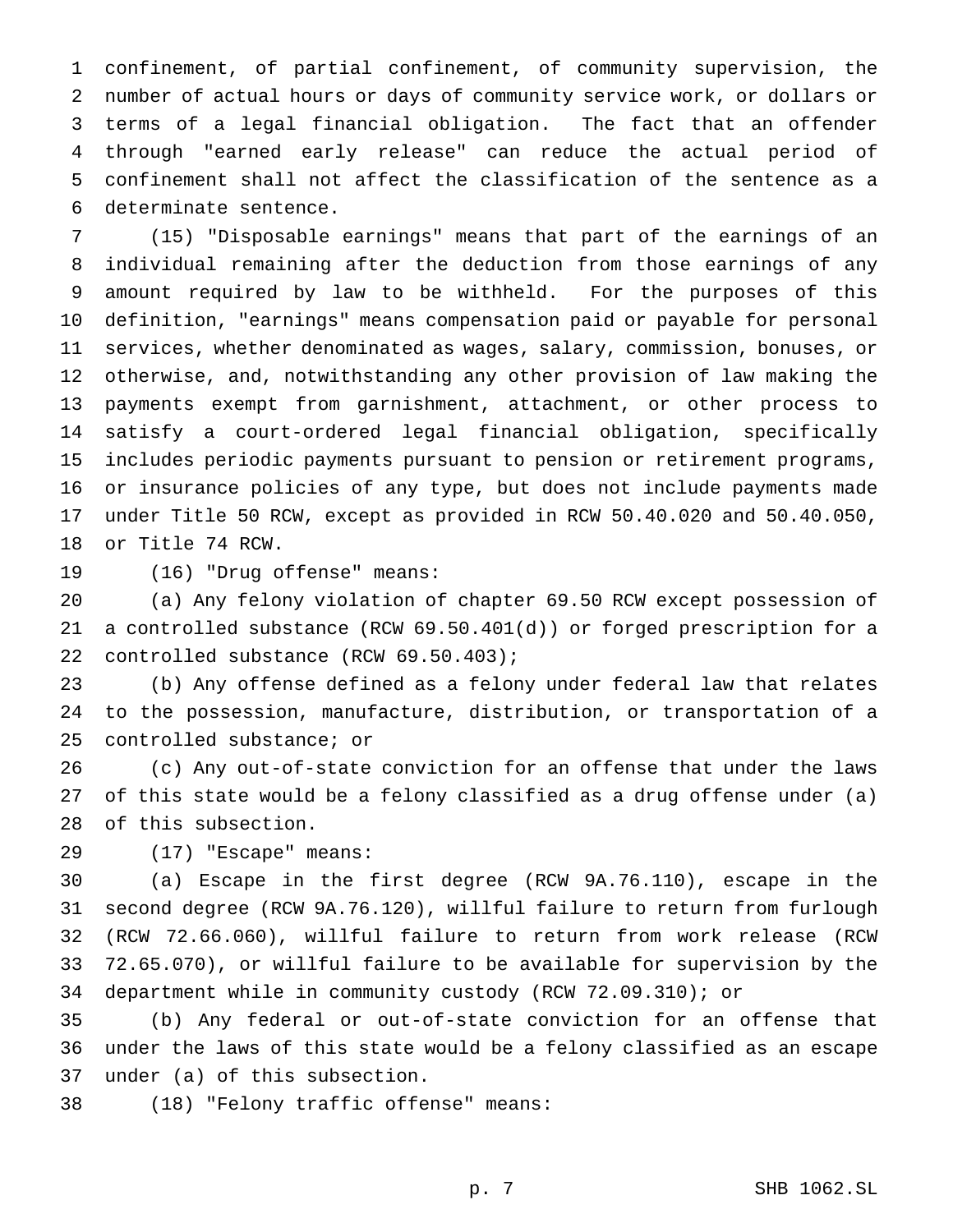(a) Vehicular homicide (RCW 46.61.520), vehicular assault (RCW 46.61.522), eluding a police officer (RCW 46.61.024), or felony hit-and-run injury-accident (RCW 46.52.020(4)); or

 (b) Any federal or out-of-state conviction for an offense that under the laws of this state would be a felony classified as a felony traffic offense under (a) of this subsection.

 (19) "Fines" means the requirement that the offender pay a specific sum of money over a specific period of time to the court.

 (20)(a) "First-time offender" means any person who is convicted of a felony (i) not classified as a violent offense or a sex offense under this chapter, or (ii) that is not the manufacture, delivery, or possession with intent to manufacture or deliver a controlled substance classified in schedule I or II that is a narcotic drug or the selling for profit of any controlled substance or counterfeit substance classified in schedule I, RCW 69.50.204, except leaves and flowering tops of marihuana, and except as provided in (b) of this subsection, who previously has never been convicted of a felony in this state, federal court, or another state, and who has never participated in a program of deferred prosecution for a felony offense.

 (b) For purposes of (a) of this subsection, a juvenile adjudication for an offense committed before the age of fifteen years is not a 22 previous felony conviction except for adjudications of sex offenses and serious violent offenses.

 (21) "Most serious offense" means any of the following felonies or a felony attempt to commit any of the following felonies, as now existing or hereafter amended:

 (a) Any felony defined under any law as a class A felony or criminal solicitation of or criminal conspiracy to commit a class A felony;

- (b) Assault in the second degree;
- (c) Assault of a child in the second degree;
- (d) Child molestation in the second degree;
- (e) Controlled substance homicide;
- (f) Extortion in the first degree;
- (g) Incest when committed against a child under age fourteen;
- (h) Indecent liberties;
- (i) Kidnapping in the second degree;
- (j) Leading organized crime;
- (k) Manslaughter in the first degree;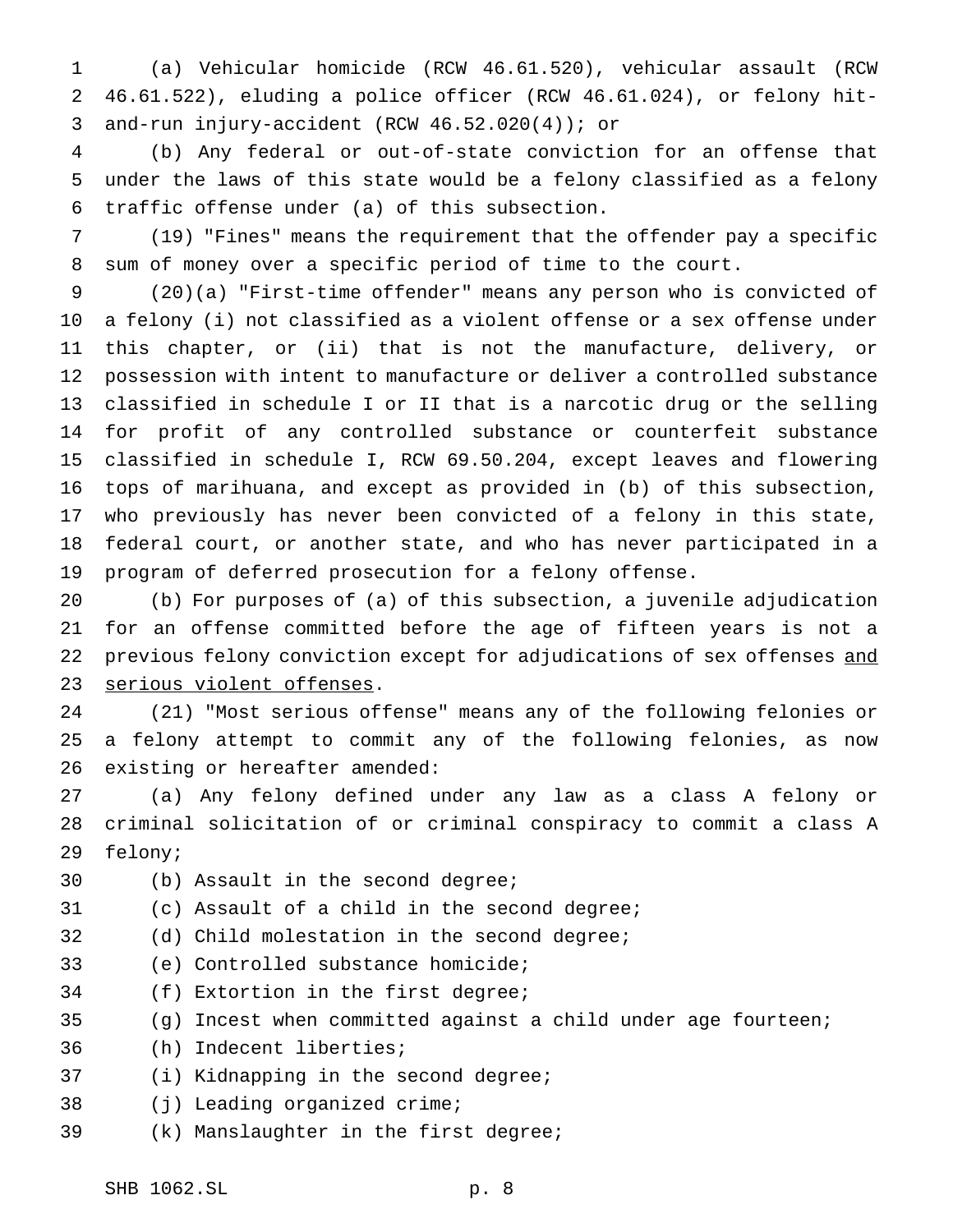(l) Manslaughter in the second degree;

(m) Promoting prostitution in the first degree;

(n) Rape in the third degree;

(o) Robbery in the second degree;

(p) Sexual exploitation;

(q) Vehicular assault;

 (r) Vehicular homicide, when proximately caused by the driving of any vehicle by any person while under the influence of intoxicating liquor or any drug as defined by RCW 46.61.502, or by the operation of 10 any vehicle in a reckless manner;

 (s) Any other class B felony offense with a finding of sexual motivation, as "sexual motivation" is defined under this section;

 (t) Any other felony with a deadly weapon verdict under RCW 9.94A.125;

 (u) Any felony offense in effect at any time prior to December 2, 1993, that is comparable to a most serious offense under this subsection, or any federal or out-of-state conviction for an offense that under the laws of this state would be a felony classified as a most serious offense under this subsection.

 (22) "Nonviolent offense" means an offense which is not a violent offense.

 (23) "Offender" means a person who has committed a felony established by state law and is eighteen years of age or older or is less than eighteen years of age but whose case has been transferred by the appropriate juvenile court to a criminal court pursuant to RCW 13.40.110. Throughout this chapter, the terms "offender" and "defendant" are used interchangeably.

 (24) "Partial confinement" means confinement for no more than one year in a facility or institution operated or utilized under contract by the state or any other unit of government, or, if home detention or work crew has been ordered by the court, in an approved residence, for a substantial portion of each day with the balance of the day spent in the community. Partial confinement includes work release, home detention, work crew, and a combination of work crew and home detention as defined in this section.

(25) "Persistent offender" is an offender who:

 (a) Has been convicted in this state of any felony considered a most serious offense; and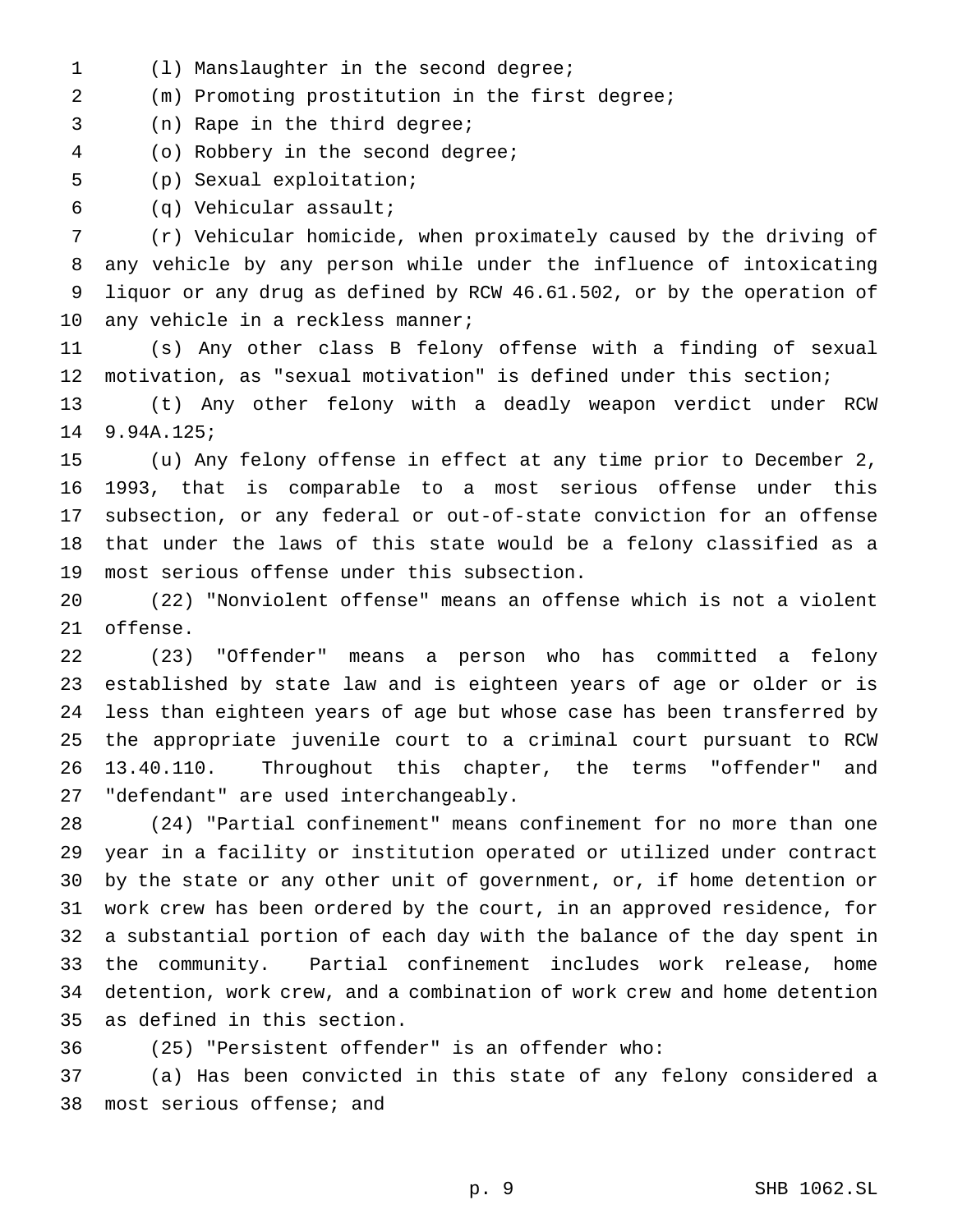(b) Has, before the commission of the offense under (a) of this subsection, been convicted as an offender on at least two separate occasions, whether in this state or elsewhere, of felonies that under the laws of this state would be considered most serious offenses and would be included in the offender score under RCW 9.94A.360; provided that of the two or more previous convictions, at least one conviction must have occurred before the commission of any of the other most serious offenses for which the offender was previously convicted.

 (26) "Postrelease supervision" is that portion of an offender's community placement that is not community custody.

 (27) "Restitution" means the requirement that the offender pay a specific sum of money over a specific period of time to the court as payment of damages. The sum may include both public and private costs. The imposition of a restitution order does not preclude civil redress. (28) "Serious traffic offense" means:

 (a) Driving while under the influence of intoxicating liquor or any drug (RCW 46.61.502), actual physical control while under the influence of intoxicating liquor or any drug (RCW 46.61.504), reckless driving (RCW 46.61.500), or hit-and-run an attended vehicle (RCW 46.52.020(5)); or

 (b) Any federal, out-of-state, county, or municipal conviction for an offense that under the laws of this state would be classified as a serious traffic offense under (a) of this subsection.

 (29) "Serious violent offense" is a subcategory of violent offense and means:

 (a) Murder in the first degree, homicide by abuse, murder in the second degree, assault in the first degree, kidnapping in the first degree, or rape in the first degree, assault of a child in the first degree, or an attempt, criminal solicitation, or criminal conspiracy to commit one of these felonies; or

 (b) Any federal or out-of-state conviction for an offense that under the laws of this state would be a felony classified as a serious violent offense under (a) of this subsection.

 (30) "Sentence range" means the sentencing court's discretionary range in imposing a nonappealable sentence.

(31) "Sex offense" means:

 (a) A felony that is a violation of chapter 9A.44 RCW or RCW 9A.64.020 or 9.68A.090 or that is, under chapter 9A.28 RCW, a criminal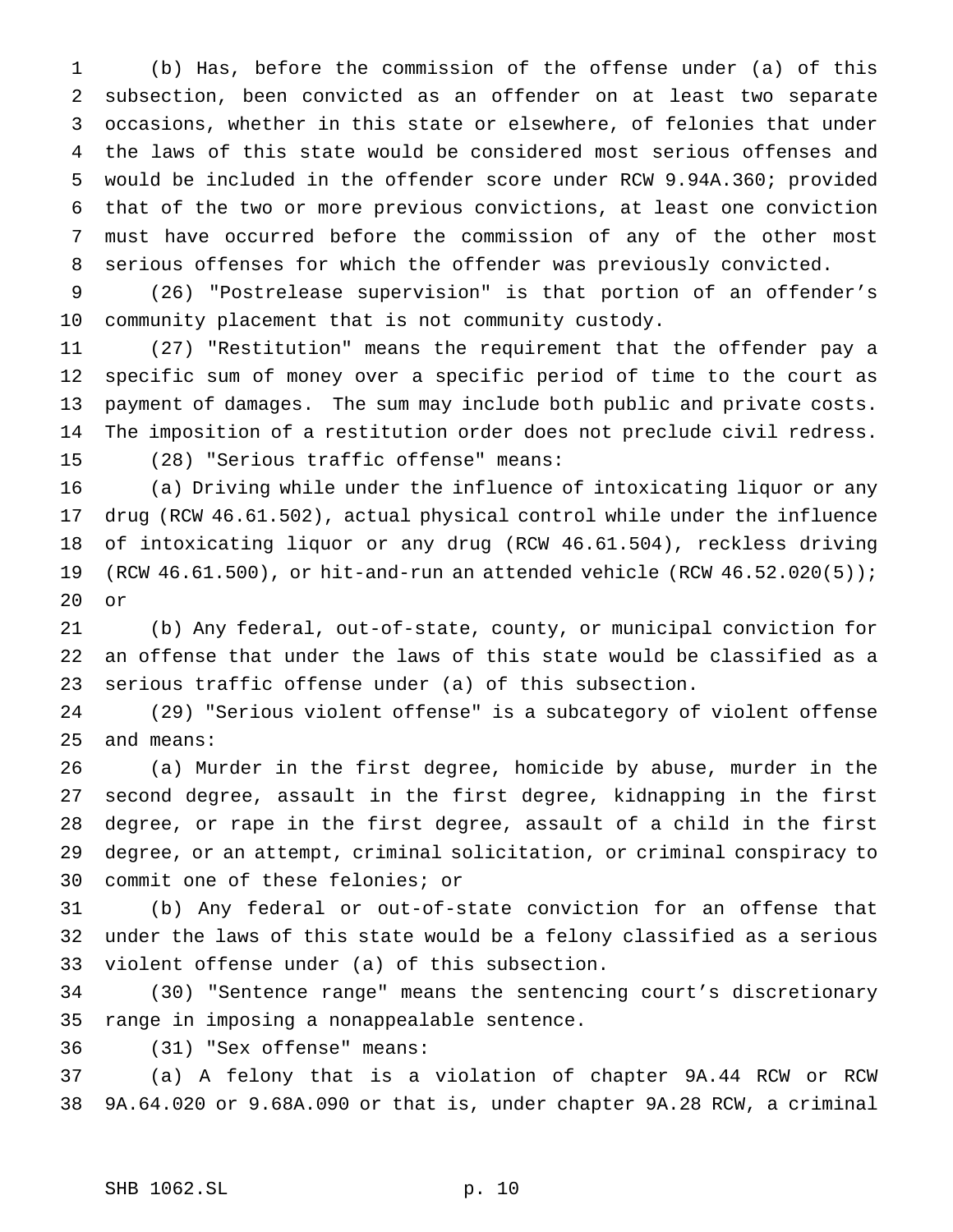attempt, criminal solicitation, or criminal conspiracy to commit such crimes;

 (b) A felony with a finding of sexual motivation under RCW 9.94A.127; or

 (c) Any federal or out-of-state conviction for an offense that under the laws of this state would be a felony classified as a sex offense under (a) of this subsection.

 (32) "Sexual motivation" means that one of the purposes for which the defendant committed the crime was for the purpose of his or her sexual gratification.

 (33) "Total confinement" means confinement inside the physical boundaries of a facility or institution operated or utilized under contract by the state or any other unit of government for twenty-four hours a day, or pursuant to RCW 72.64.050 and 72.64.060.

 (34) "Transition training" means written and verbal instructions and assistance provided by the department to the offender during the two weeks prior to the offender's successful completion of the work ethic camp program. The transition training shall include instructions in the offender's requirements and obligations during the offender's period of community custody.

 (35) "Victim" means any person who has sustained emotional, psychological, physical, or financial injury to person or property as a direct result of the crime charged.

(36) "Violent offense" means:

 (a) Any of the following felonies, as now existing or hereafter amended: Any felony defined under any law as a class A felony or an attempt to commit a class A felony, criminal solicitation of or criminal conspiracy to commit a class A felony, manslaughter in the first degree, manslaughter in the second degree, indecent liberties if committed by forcible compulsion, kidnapping in the second degree, arson in the second degree, assault in the second degree, assault of a child in the second degree, extortion in the first degree, robbery in the second degree, vehicular assault, and vehicular homicide, when proximately caused by the driving of any vehicle by any person while under the influence of intoxicating liquor or any drug as defined by 36 RCW 46.61.502, or by the operation of any vehicle in a reckless manner; (b) Any conviction for a felony offense in effect at any time prior to July 1, 1976, that is comparable to a felony classified as a violent offense in (a) of this subsection; and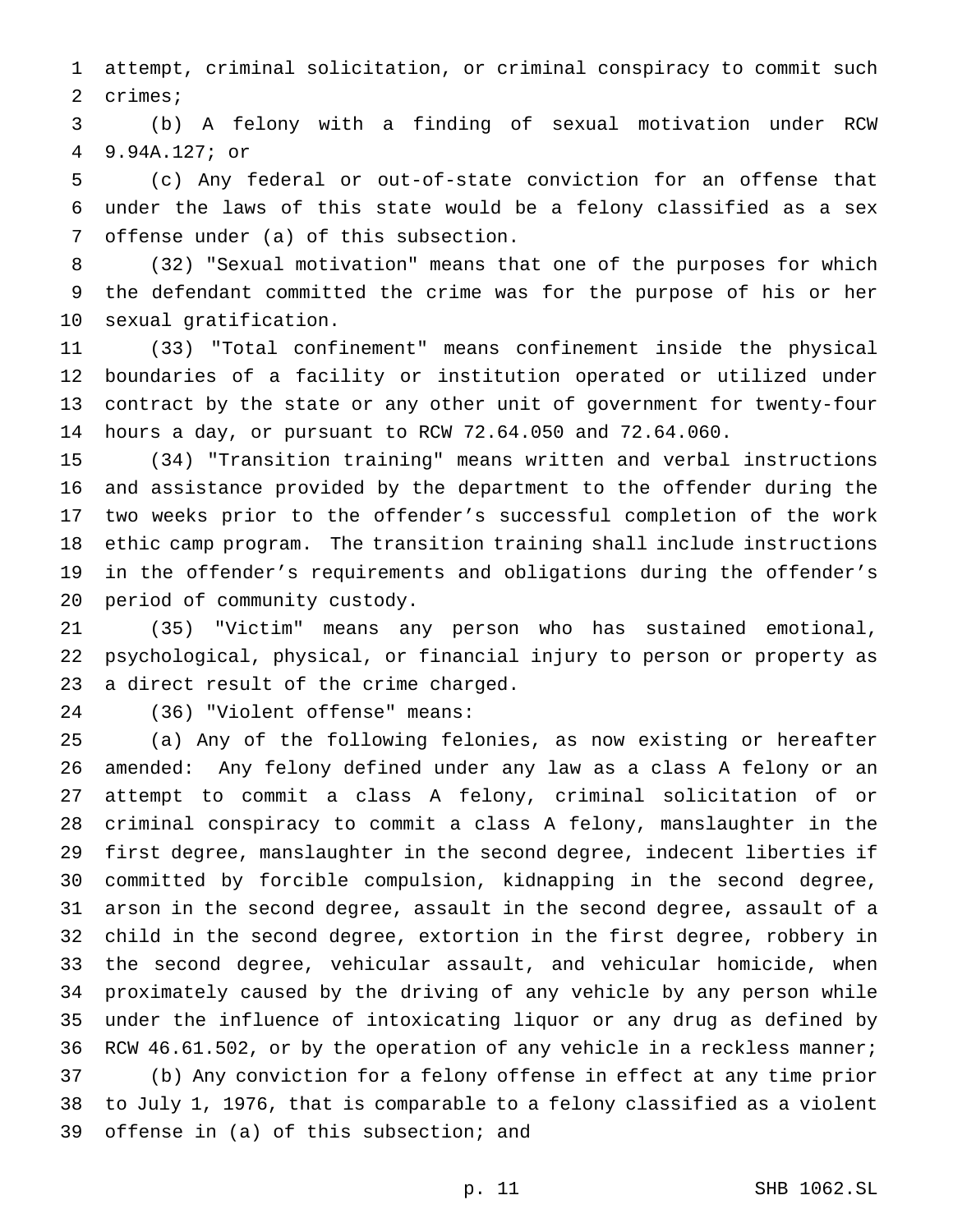(c) Any federal or out-of-state conviction for an offense that under the laws of this state would be a felony classified as a violent offense under (a) or (b) of this subsection.

 (37) "Work crew" means a program of partial confinement consisting of civic improvement tasks for the benefit of the community of not less than thirty-five hours per week that complies with RCW 9.94A.135. The civic improvement tasks shall have minimal negative impact on existing private industries or the labor force in the county where the service or labor is performed. The civic improvement tasks shall not affect employment opportunities for people with developmental disabilities contracted through sheltered workshops as defined in RCW 82.04.385. Only those offenders sentenced to a facility operated or utilized under contract by a county or the state are eligible to participate on a work crew. Offenders sentenced for a sex offense as defined in subsection (31) of this section are not eligible for the work crew program.

 (38) "Work ethic camp" means an alternative incarceration program designed to reduce recidivism and lower the cost of corrections by requiring offenders to complete a comprehensive array of real-world job and vocational experiences, character-building work ethics training, life management skills development, substance abuse rehabilitation, counseling, literacy training, and basic adult education.

 (39) "Work release" means a program of partial confinement available to offenders who are employed or engaged as a student in a regular course of study at school. Participation in work release shall be conditioned upon the offender attending work or school at regularly defined hours and abiding by the rules of the work release facility.

 (40) "Home detention" means a program of partial confinement available to offenders wherein the offender is confined in a private residence subject to electronic surveillance. Home detention may not be imposed for offenders convicted of a violent offense, any sex offense, any drug offense, reckless burning in the first or second degree as defined in RCW 9A.48.040 or 9A.48.050, assault in the third degree as defined in RCW 9A.36.031, assault of a child in the third degree, unlawful imprisonment as defined in RCW 9A.40.040, or harassment as defined in RCW 9A.46.020. Home detention may be imposed for offenders convicted of possession of a controlled substance (RCW 69.50.401(d)) or forged prescription for a controlled substance (RCW 69.50.403) if the offender fulfills the participation conditions set forth in this subsection and is monitored for drug use by treatment